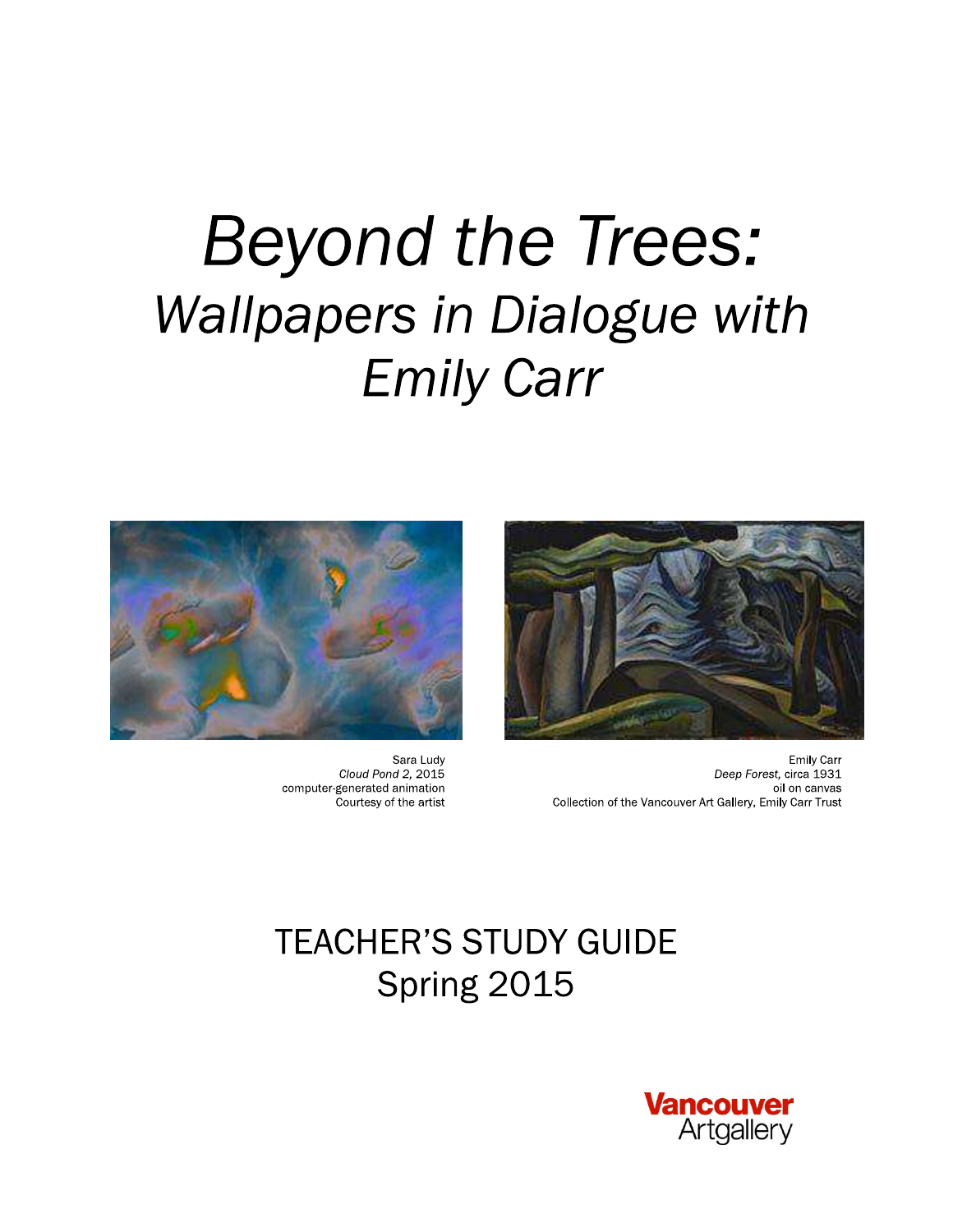### Contents Page

| Background to the Exhibition Beyond the Trees: Wallpapers in Dialogue with Emily Carr  4 |                                |  |  |  |  |
|------------------------------------------------------------------------------------------|--------------------------------|--|--|--|--|
|                                                                                          |                                |  |  |  |  |
|                                                                                          |                                |  |  |  |  |
| $\sim$<br>2.<br>3.<br>4.<br>5.                                                           | Pre- and Post-Visit Activities |  |  |  |  |
|                                                                                          |                                |  |  |  |  |
|                                                                                          |                                |  |  |  |  |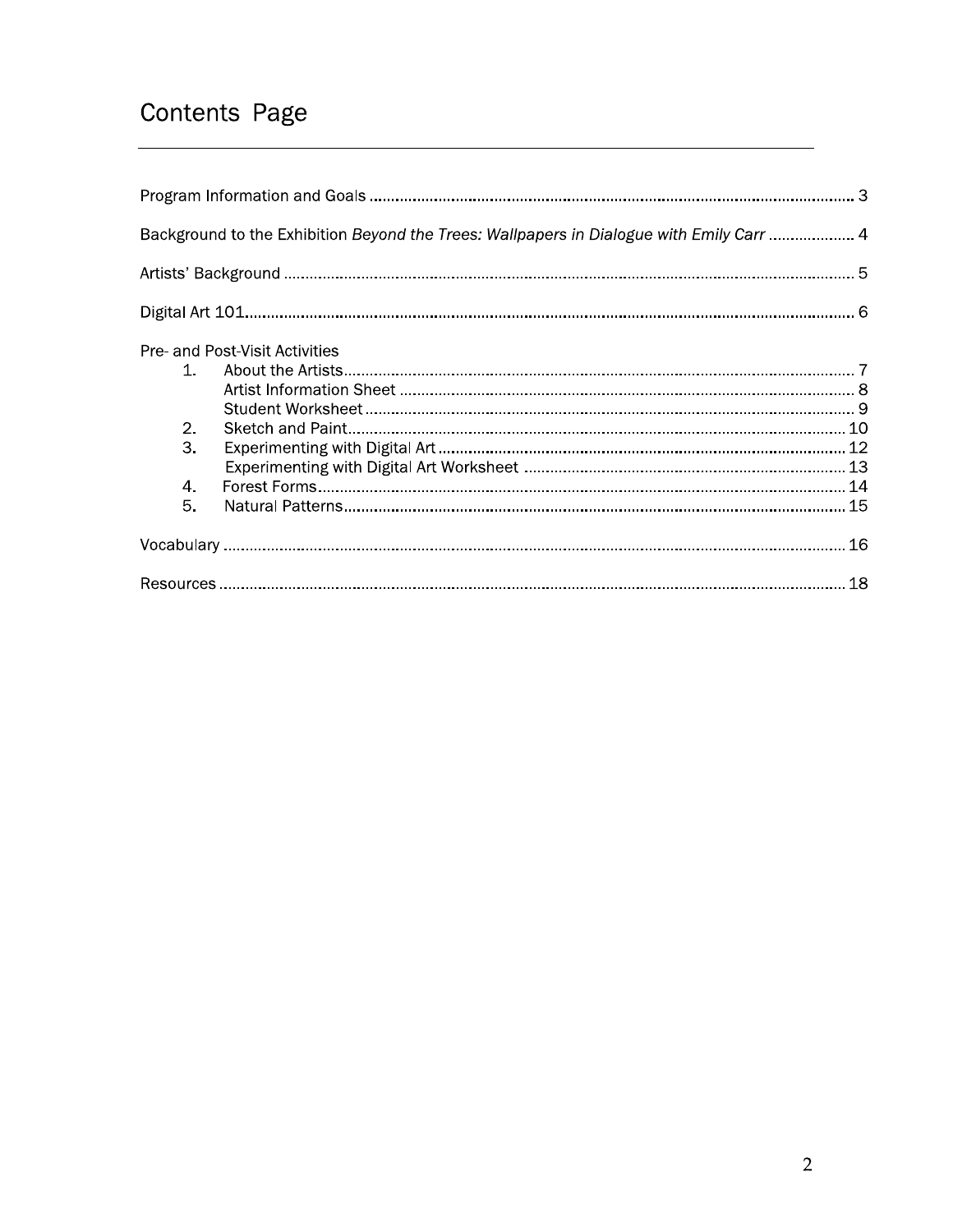# **Vancouver Art Gallery Teacher's Guide for School Programs**

The exhibition Beyond the Trees: Wallpapers in Dialogue with Emily Carr showcases works by Emily Carr and Wallpapers, a collective comprising the artists Sara Ludy, Nicolas Sassoon and Sylvain Sailly. It considers the relationship between painted and digital representations of the Canadian West Coast landscape and explores how they can coexist. Although clearly different in their aesthetic, both Wallpapers' contemporary wall projections and Emily Carr's many historical works present a mediated and subjective view of nature.

### **DEAR TEACHER:**

This guide will assist you in preparing for your tour of the exhibition Beyond the Trees: Wallpapers in Dialogue with Emily Carr. It also provides follow-up activities to facilitate discussion after your Gallery visit. Engaging in the suggested activities before and after your visit will reinforce ideas generated by the tour and build continuity between the Gallery experience and your ongoing work in the classroom. Most activities require few materials and can be adapted easily to the age, grade level and needs of your students. Underlined words in this guide are defined in the Vocabulary section.

The tour of Beyond the Trees: Wallpapers in Dialogue with Emily Carr has three main goals:

- to introduce students to the work of the artists Emily Carr and Wallpapers,
- to consider diverse artistic traditions and disciplines,
- to explore individual artworks within historical, social and cultural contexts.  $\bullet$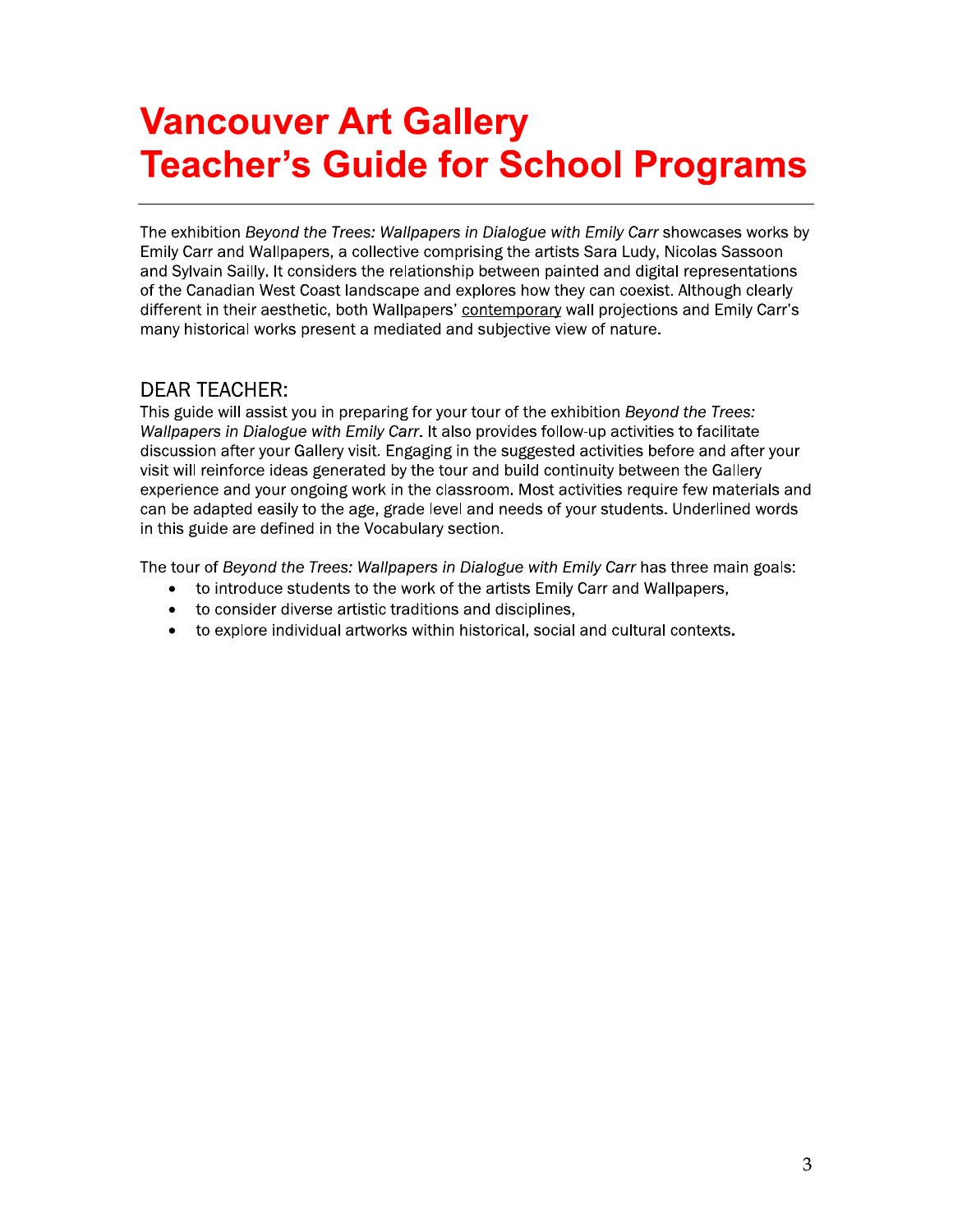### THE EXHIBITION: *Beyond the Trees: Wallpapers in Dialogue* with Emily Carr

The exhibition Beyond the Trees: Wallpapers in Dialogue with Emily Carr is the fifth in a series of dialogues with Emily Carr organized by the Vancouver Art Gallery. The exhibition considers two contrasting representations of nature and the shift of perspective that occurs between our physical and virtual experiences.

Both the Vancouver-based collective Wallpapers (Sara Ludy, Nicolas Sassoon and Sylvain Sailly) and the West Coast Modernist Emily Carr invite us to reflect on their interpretations of BC's coastal landscape; the former through the use of digitally animated patterns and the latter by means of nuanced brushstrokes of line and colour. In both, nature is viewed through powerful aesthetic filters.

Wallpapers uses technology to produce an immersive environment that both mimics and experiments with the scales and forms found in nature. Responding to the architecture of the gallery, their new site-specific works create different experiences. The first room reflects a monumental outdoor environment through its immersive movement and imagery. The second, more confined and intimate space utilizes subtle movements with defined textures and patterns to convey the experience of looking outside while indoors.

In contrast, a sizable selection of Emily Carr's Modernist paintings is presented salon style and arranged according to her use of formal elements, particularly those of line, shape, colour and movement. The mounted clusters of oil paintings and works on paper emphasize the rhythms captured in her landscape imagery, allowing us to see them as both individual works and a cohesive whole. Carr's landscapes have become emblematic of this region's forested landscape, and to present several of her paintings together is to emulate an immersive space similar to that of Wallpapers' projections.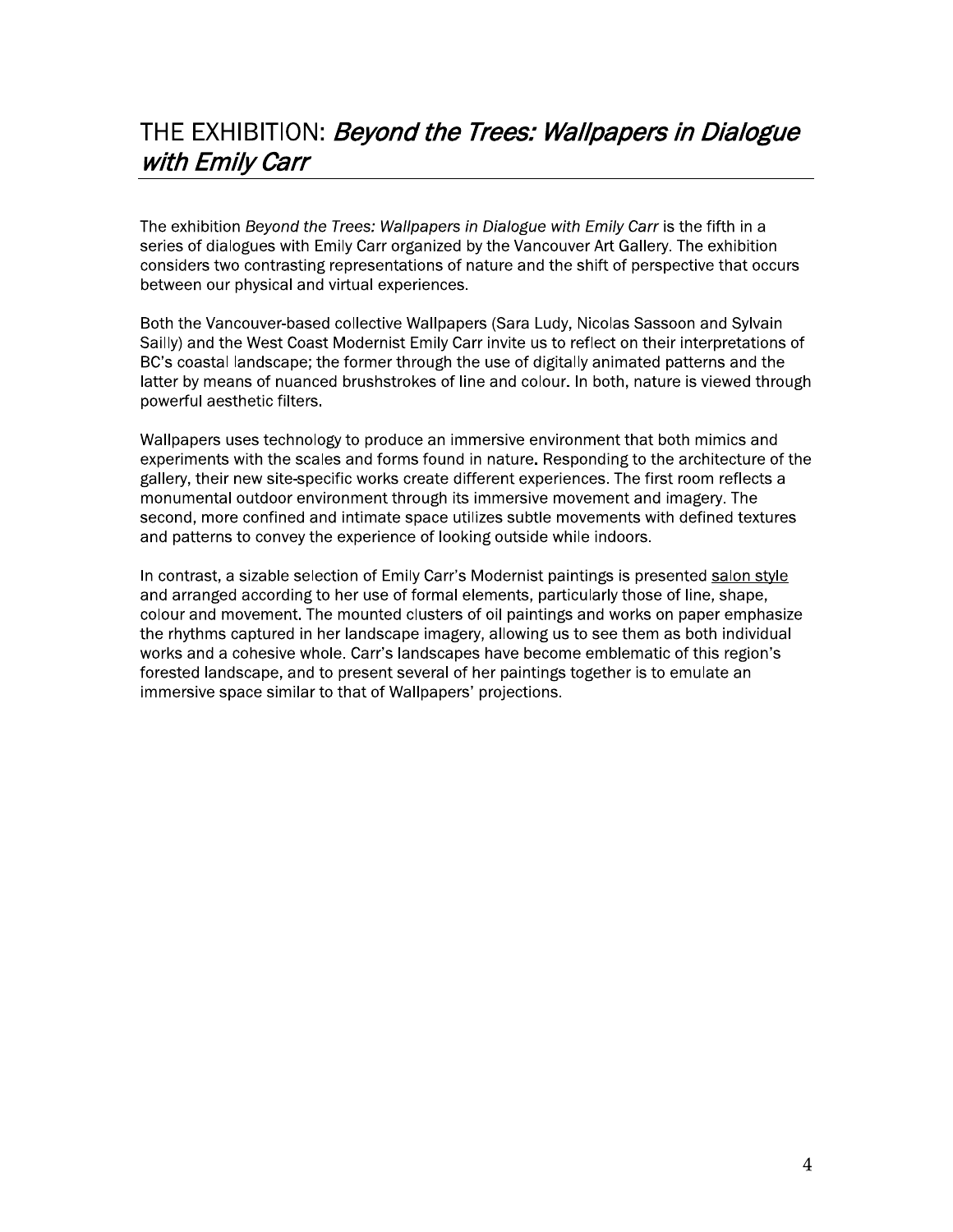### **ARTISTS' BACKGROUND**

### Emily Carr (1871-1945)

Born in 1871, Emily Carr was one of the most important British Columbia artists of her generation, best known for her work documenting the villages and totem poles of First Nations peoples of BC and her paintings of the forests of Vancouver Island.

Carr studied art in the US and Europe, where she was introduced to outdoor sketching along with new approaches to art making. In 1912, after her return to Canada, she travelled north, visiting First Nations villages, and produced her first major canvases of First Nations subject matter. In these works, influenced by her explorations of modernism in Europe, she used bright colours and broken brushwork. Carr offered these works for sale to the provincial government, which rejected the work on the grounds that it was not "documentary"-it was, in essence, too abstract, too specifically an artist's vision. Dejected, she returned to Victoria to make a living by running a boarding house, raising sheepdogs, making pottery and giving art lessons. Between 1913 and 1927, Carr produced very little painting.

In 1927, Carr's work was included in the exhibition West Coast Art: Native and Modern at the National Gallery in Ottawa. This exhibition was her introduction to other artists, particularly members of the Group of Seven, who recognized the quality of her work. From 1929 to 1931, Carr chose to work entirely in charcoal in order to concentrate on line, shape, form and design, and was influenced by the American artist Mark Tobey and ideas of Cubism. Subsequently, Carr began to devote most of her attention to landscape, particularly the forest, as her subject. Her paintings from the 1930s express her strong identification with the BC landscape and her belief that a profound expression of spirituality could be found in nature. They are among her strongest and most forceful works, in which she developed her own Modernist style of rich, layered coloration and increasing abstraction.

In the late 1930s, as her health worsened, Carr began to focus more energy on writing, producing an important series of books, including Klee Wyck, a collection of stories based on her experiences with First Nations people, which won the Governor General's Award for Literature in 1941. She died in 1945 in Victoria at the age of seventy-four, recognized as an artist and writer of major importance.

### Wallpapers (2011-present)

Wallpapers is a Vancouver-based collaborative project founded in 2011 by the artists Sara Ludy (b. 1980), Nicolas Sassoon (b. 1981) and Sylvain Sailly (b. 1983). Since its creation, Wallpapers has exhibited work in two contexts: online at w-a-l-l-p-a-p-e-r-s.net and in sitespecific installations at international exhibitions and events.

Online, Wallpapers showcases the members' work as a catalogue of digital patterns created by each artist. Each digital pattern or wallpaper from the catalogue is displayed full-screen on its own URL, like the conventional desktop wallpaper on our computer screens. Each artwork is created with the ambition to become actual wallpaper, an image with a substantial lifespan, to be looked at and experienced through time.

Wallpapers offline takes form as site-specific installations consisting of large-scale projections onto physical environments. These installations employ wallpapers from the online catalogue and project them in space on a monumental scale, producing environments that respond to specific architectural and exhibition contexts. This allows audiences to interact with and immerse themselves in augmented architectures.

Wallpapers' work has been shown at 319 Scholes in New York and PAMI festival in London, and at Western Front Gallery and New Forms Festival 14 in Vancouver.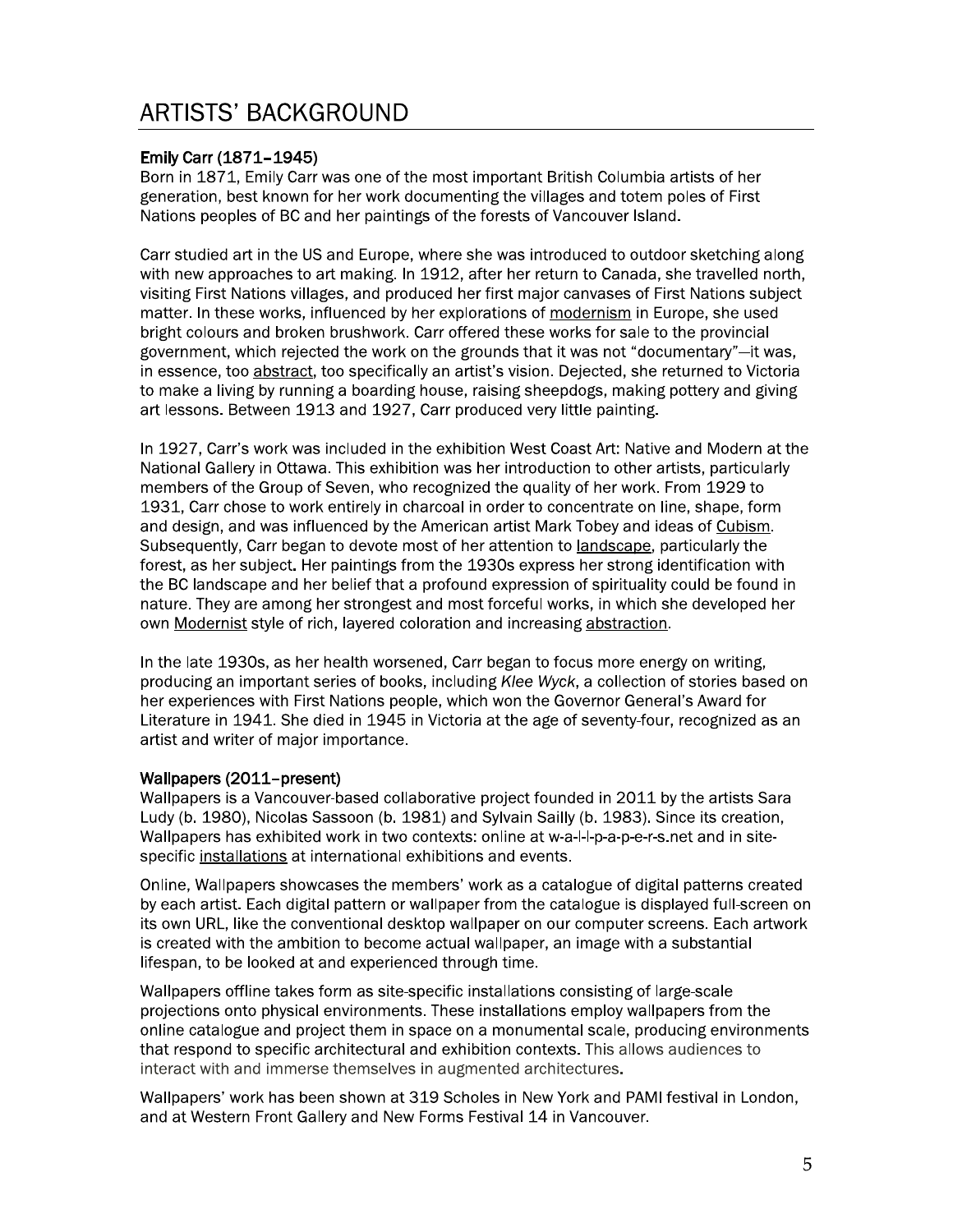### Digital Art 101

**Digital art** is an artistic work or practice that uses digital technology as an essential part of the creative or presentation process. It can be defined as any art made with the help of a computer. Pioneered in the 1970s, digital art only became a recognized and viable art form toward the end of the twentieth century, with the widespread availability of computers, appropriate software, video equipment and digital cameras, and the subsequent development of increasingly sophisticated digital tools.

### Is digital art really art?

It has been argued that digital art is not real art because it is computer-generated and consists of infinite copies with no "original." However, it is now widely accepted as art, because it requires creativity and knowledge of art and design principles. With the use of computers, artists can create works that were never possible with existing materials. Digital art requires a creative spirit and an understanding of art, design and computer software. Digital artists are able to move easily between the worlds of art, science, math and digital technology.

### What are some kinds of digital art? Where are they used?

- Graphic illustrations: in advertising, logos, brochures, posters
- Illustrations: in books, comics, web sites
- 3D models: in animations, movies, video games
- Digital photo artwork to create posters, advertisements
- Digital painting
- Web sites
- Computer-generated images
- Animations
- Games

### Some useful terms related to the exhibition:

animated GIF (Graphics Interchange Format): a graphic image that moves on the screen. Examples include a twirling icon, a banner with a hand that waves and letters that magically get larger. An animated GIF can loop endlessly or it can present one or a few sequences and then stop. Animated GIFs are frequently used in Web ad banners.

moiré: a visually perceived pattern that forms when one set of lines or dots is superimposed on another set of lines or dots, where the sets differ in relative size, angle, or spacing. A moiré can be seen when looking through an ordinary window screen at another screen or background. It can also be generated by a photographic or electronic reproduction, either deliberately, by various digital imaging and computer graphics techniques, or accidentally.

fractal art: a form of algorithmic art created by calculating fractal objects and representing the calculation results as still images, animations and media. It is a genre of computer art and digital art, new media art forms. Fractals are infinitely complex, never-ending patterns that are replicated across different scales. Abstract fractals can be generated by a computer calculating a simple equation repeatedly. They are widely familiar, since nature is full of fractals: trees, rivers, coastlines, mountains, clouds, seashells, hurricanes, etc.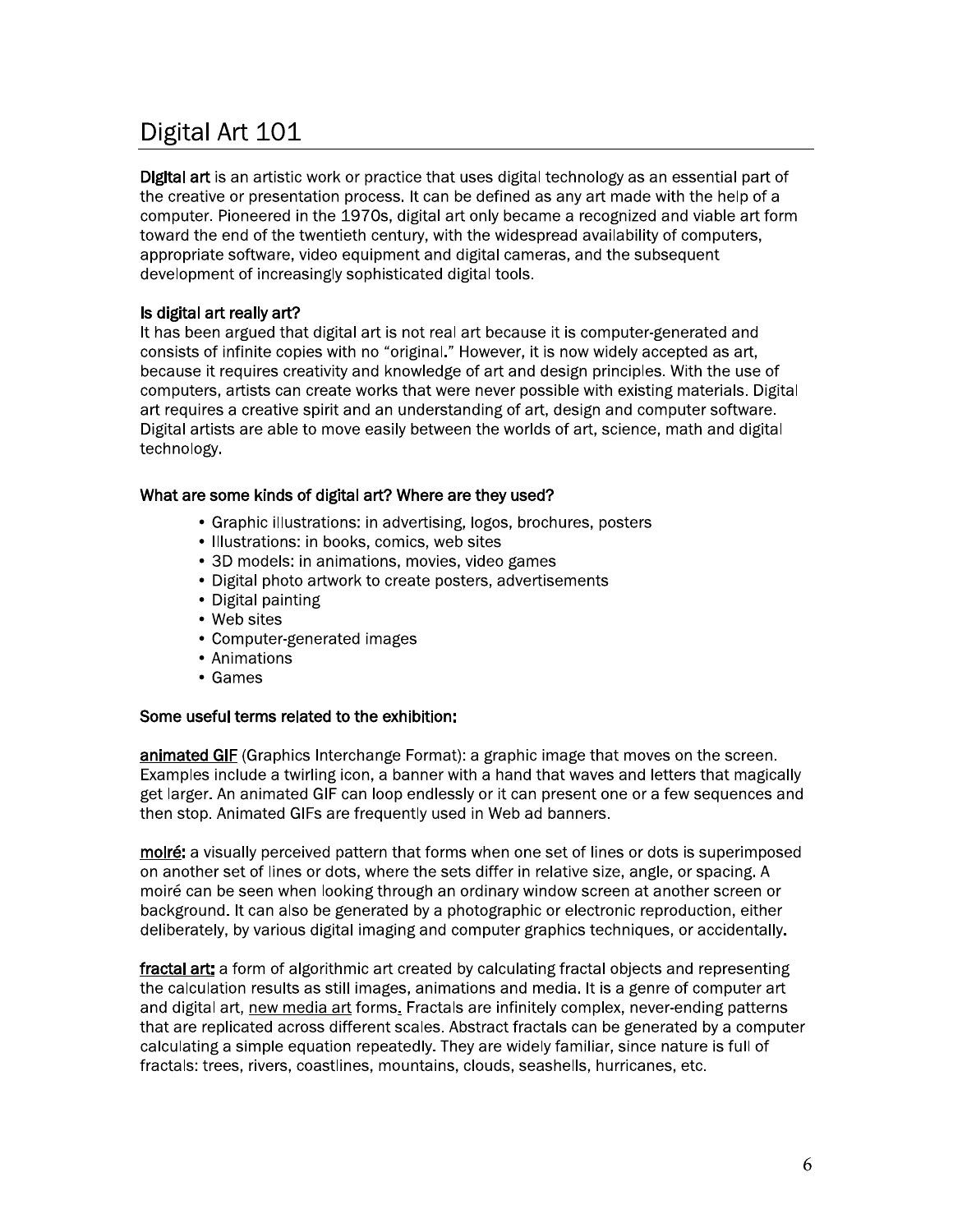## **PRE-VISIT ACTIVITY: About the Artists**

(intermediate and secondary students)

### Objective:

Students read, research and share information about the artists represented in the exhibition.

### Materials:

- $\Box$  writing materials
- $\Box$  access to the internet Some useful websites: www.artcyclopedia.com www.wikipedia.com http://w-a-l-l-p-a-p-e-r-s.net
- Artist Information Sheet (p. 8) and Student Worksheet (p. 9)

### Process:

- 1. Divide the students into small groups and assign an artist to each group.
- 2. Provide each group with a copy of the Artist Information Sheet (p. 8)
- 3. Give each student a copy of the Student Worksheet (p. 9) and ask them to transfer the information about their artist to the appropriate box.
- 4. Have students figure out what they need to know to complete the section on their artist, and search the internet, either at home or at school. Have students explore the Wallpapers website: http://w-a-l-l-p-a-p-e-r-s.net. Older students can find more information; younger students, just the basics.
- 5. Ask each group to find/copy/sketch a piece of work by each artist on a separate piece of paper.
- 6. Have each group present the information on their artist while the rest of the class adds the information to their worksheets.

### Conclusion:

Discuss:

- What were some of the most interesting things that students learned or discovered?  $\blacksquare$
- Which artist and/or kinds of artwork made students curious about seeing the actual  $\blacksquare$ work in the exhibition?
- " Which artist, ways of working or ideas did the students want to find out more about?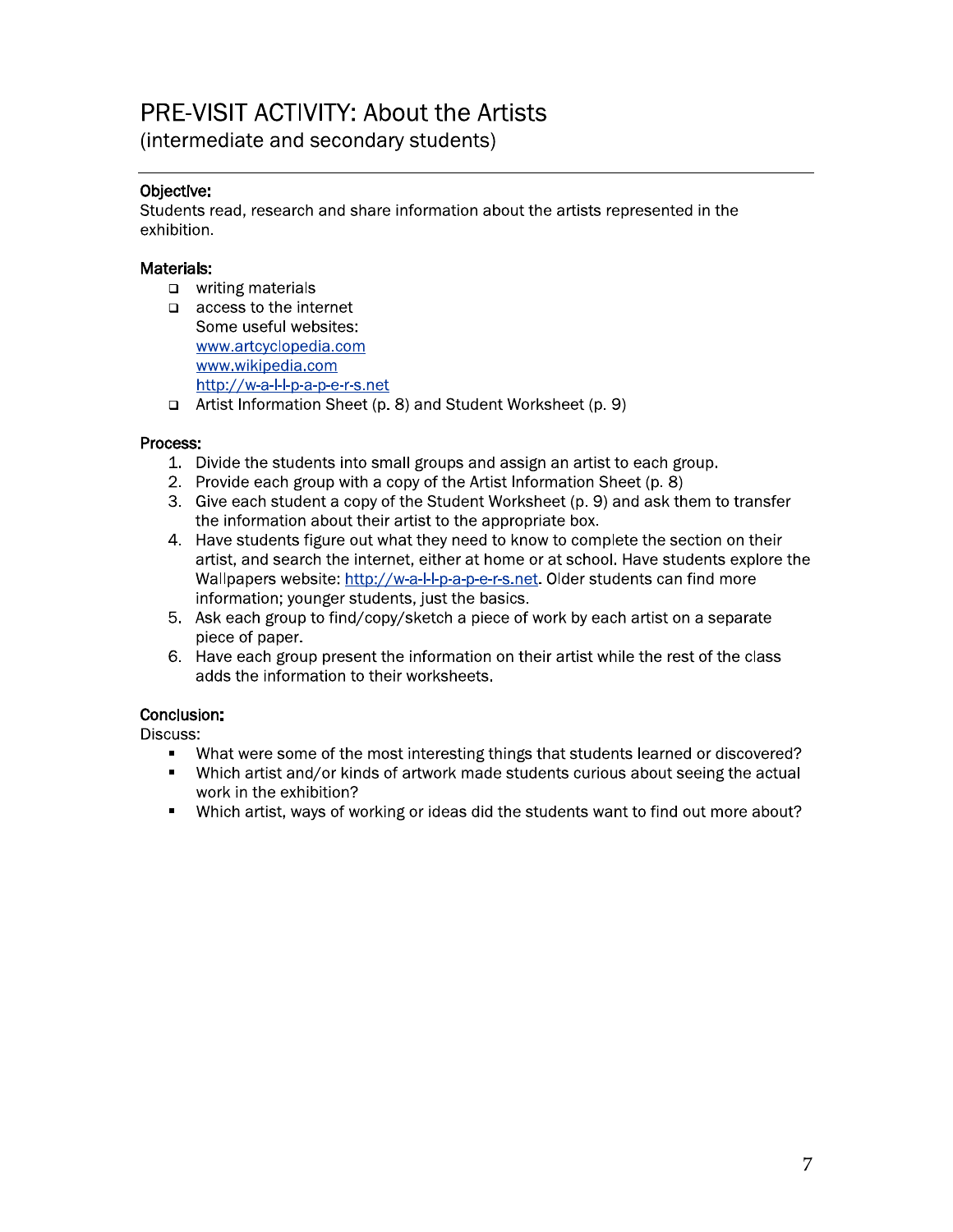### **Artist Information Sheet**

### **Emily Carr**

- Born and died in Victoria, British Columbia  $\bullet$
- Studied art in San Francisco, England and France, travelled through BC  $\bullet$
- Lived alone most of the time, kept lots of animals  $\bullet$
- Wrote many books toward the end of her life, which were well received  $\bullet$
- Painted only forest landscapes later in her life  $\bullet$
- Worked only in charcoal from 1929 to 1931 to focus on line, shape, form and design  $\bullet$
- Was influenced by European art movements such as Fauvism and Cubism  $\bullet$
- $\bullet$ Sketched outdoors using thinned oil paint on paper, made final paintings in her studio using oil paint on canvas

### Wallpapers

- $\bullet$ Vancouver-based artists' collective composed of Sara Ludy, Nicolas Sassoon and **Sylvain Sailly**
- Began working together in 2011  $\bullet$
- Use computer-generated animated patterns to create digital art
- Show their work online on their website: w-a-l-l-p-a-p-e-r-s.net
- Show their work offline at site-specific installations where digital patterns are  $\bullet$ projected onto walls
- Draw inspiration from nature, computer wallpaper, actual wallpaper on walls  $\bullet$
- Use mainstream 3D and/or animation software to develop their patterns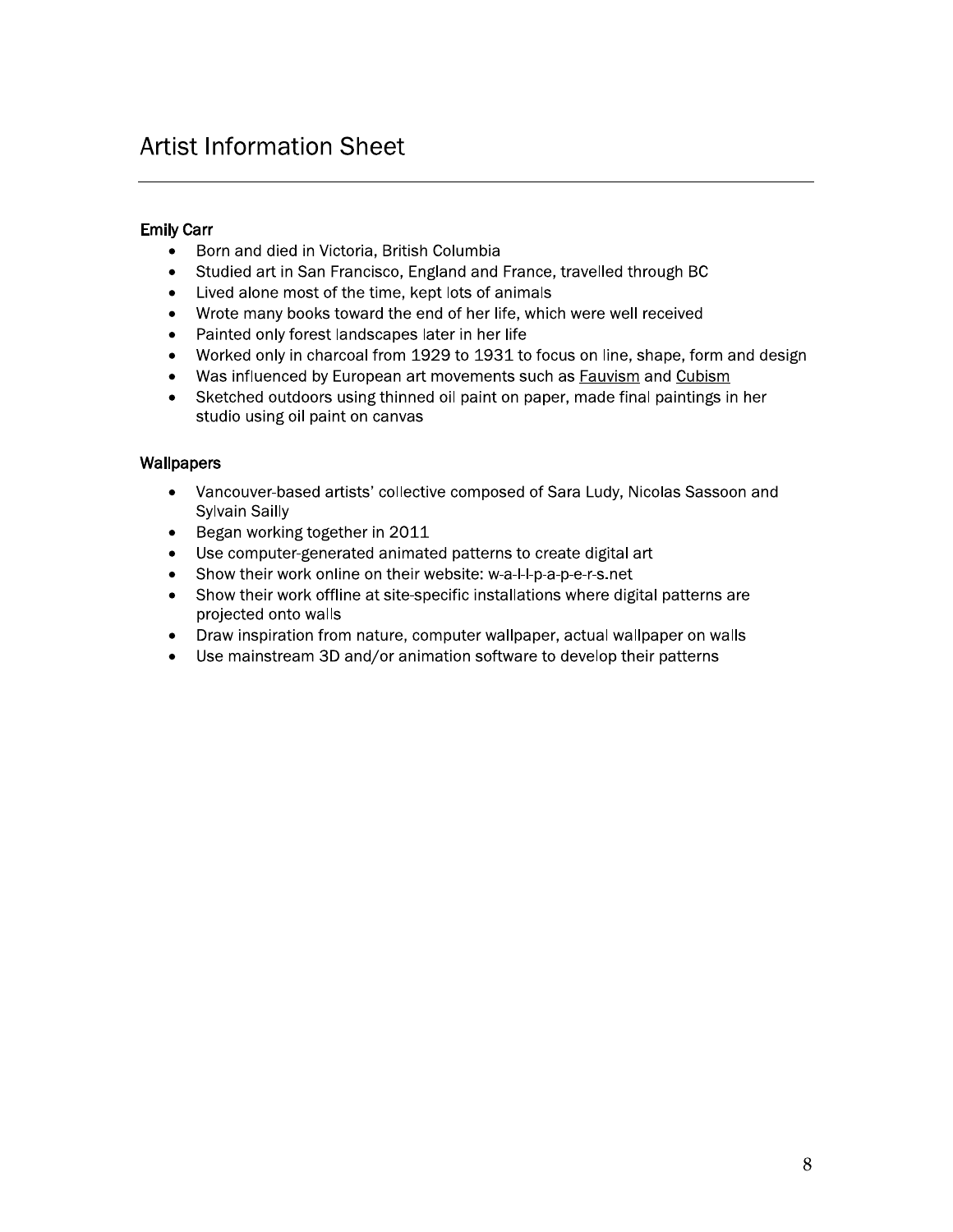### **Student Worksheet**

|                         | <b>Emily Carr</b> | Wallpapers |
|-------------------------|-------------------|------------|
| Personal<br>Information |                   |            |
|                         |                   |            |
|                         |                   |            |
| Type of Art             |                   |            |
|                         |                   |            |
|                         |                   |            |
| Known for               |                   |            |
|                         |                   |            |
|                         |                   |            |
| Name of an<br>Artwork   |                   |            |
|                         |                   |            |
|                         |                   |            |
|                         |                   |            |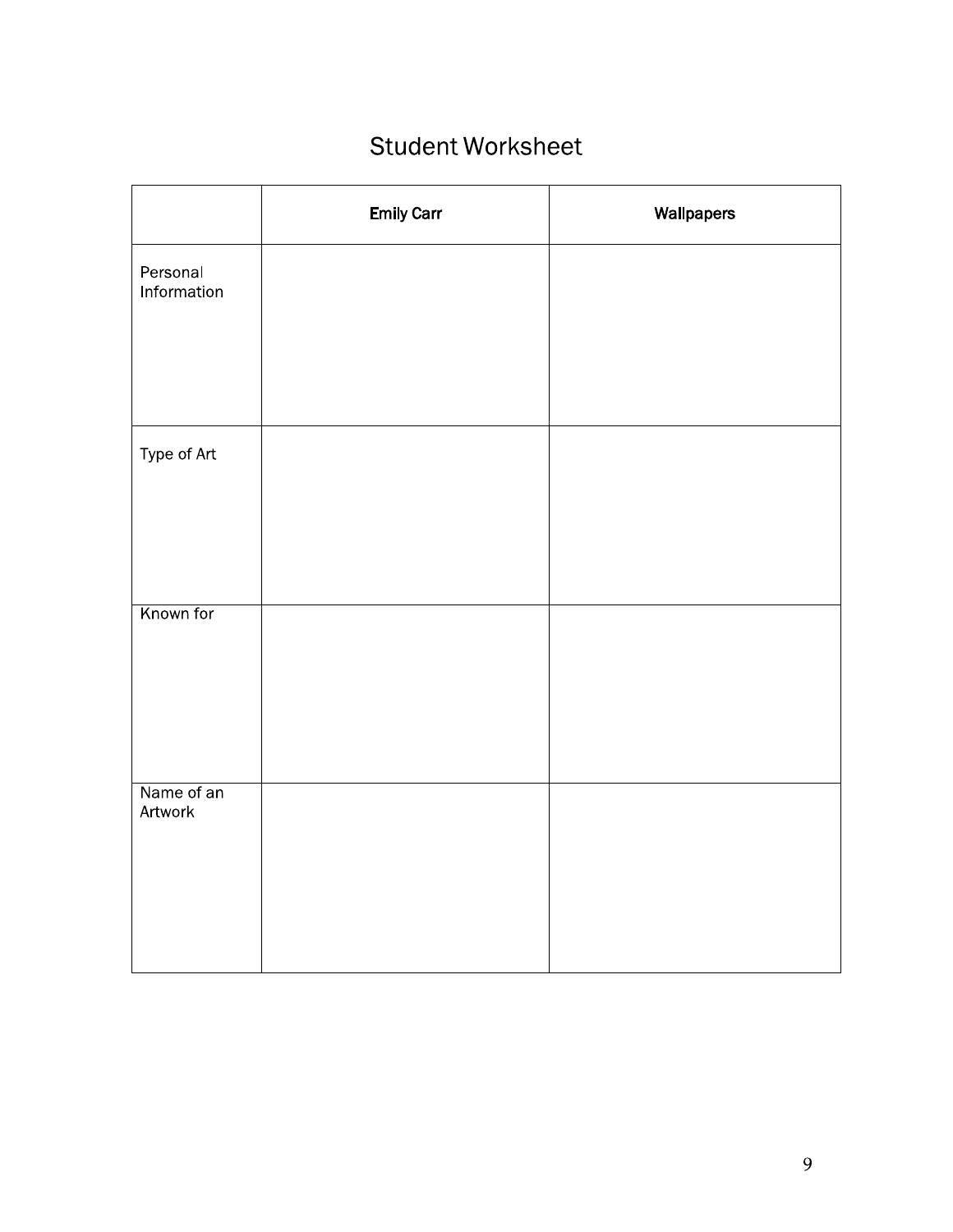### **PRE-VISIT ACTIVITY: Sketch and Paint**

(all grades)

### Objective:

Students are introduced to Emily Carr's process of working by sketching outdoors and then, back in the classroom, creating a painting based on the sketch.

### Discussion:

Emily Carr often created sketches for her landscapes out in nature, where she could study the colours and textures of the trees, foliage, lakes and sky, and observe the way light, wind and weather affected her subjects. She often began sketching in charcoal or thinned oil paint, and did the final work later, back in the studio. She would make oil paintings based on-but not exactly the same as-her sketches.

Carr wrote the following passage in her book Growing Pains:

"Outdoor study was as different from studio study as eating is from drinking. Indoors we munched and chewed our subjects. Fingertips roamed objects feeling for bumps and depressions. We tested textures, observed contours. Sketching outdoors was a fluid process, half looking, half dreaming, awaiting invitation from the spirit of the subject to 'come, meet me half way.' Outdoor sketching was as much longing as labour. Atmosphere, space cannot be touched, bullied like the vegetables of still life or like the plaster casts. These space things asked to be felt not with fingertips but with one's whole self."

### Materials:

For Part 1:

- $\Box$  drawing pads, or clipboards and sheets of paper
- $\Box$  coloured pencils, crayons or pastels

For Part 2:

- $\Box$  thicker paper for painting
- paint—preferably tempera or acrylic, but any available paint will work
- paintbrushes  $\Box$

### Process:

Part 1:

- 1. Discuss Carr's two-step approach to her painting, and tell the students they are going to go outdoors and make a colour sketch as a precursor to a painting. Read them the above excerpt from Growing Pains.
- 2. Choose an outdoor area with some greenery and one or more trees. Have the students decide on a starting perspective; for example:
	- close up, with tree trunk or branches filling the page,
	- from a distance, including grass, trees and sky,
	- looking up at a single tree, including the top of the tree and an  $\bullet$ expanse of sky.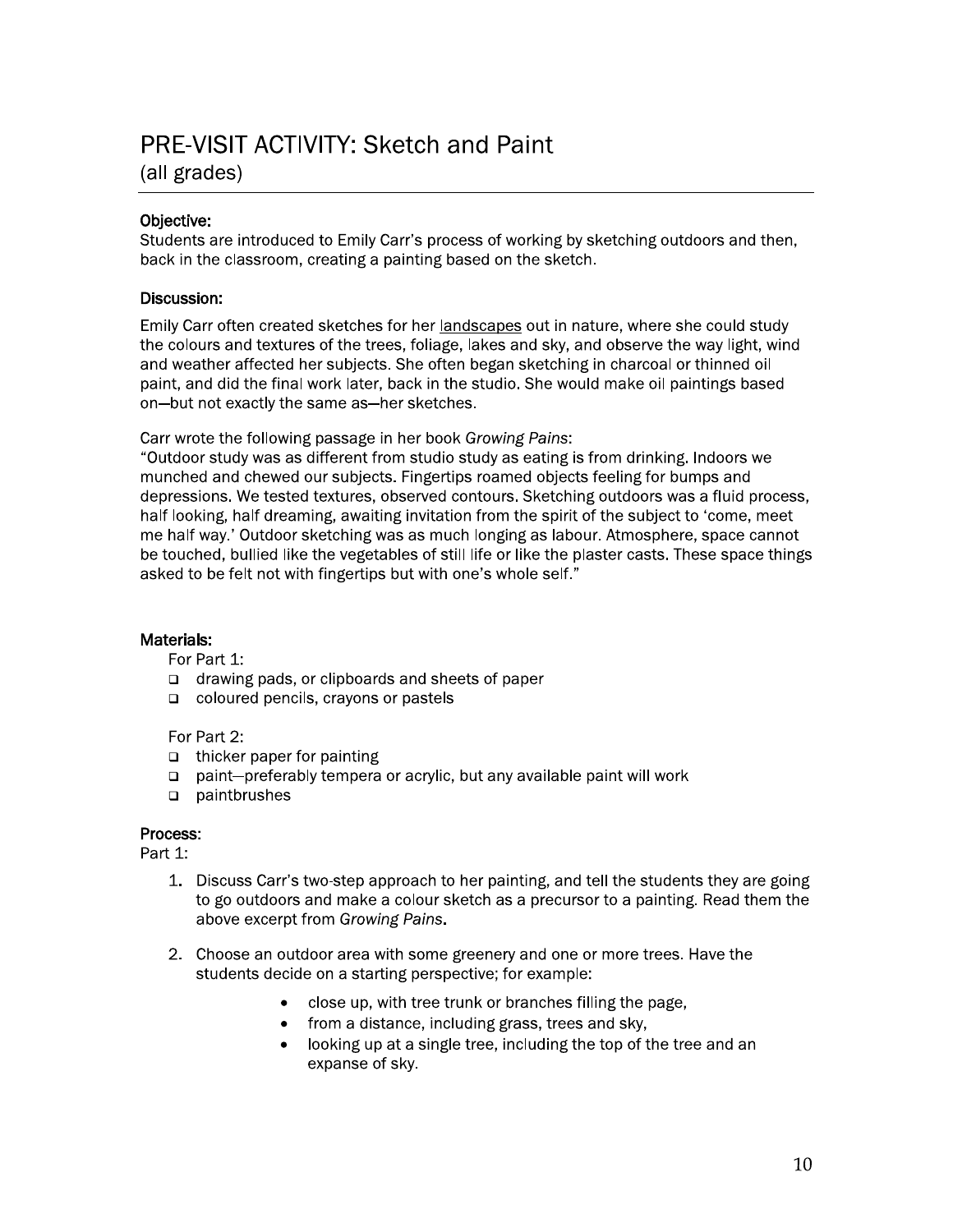- 3. Have them look closely at the greens and yellows of the leaves, the browns and greys of the trunk and branches, and the blues and greys of the sky. Remind them that landscape painters like Carr didn't use just one colour, but mixed and blended colours and shades to create rich, dense surfaces.
- 4. Have the students make a few colour sketches from different perspectives or angles, from close up and far away. Encourage them to fill the page with quick detail-broad strokes of colours, lines and shapes that include all the elements in their line of vision.

### Part 2:

- 1. Back in the classroom, within a week after making the sketches, have the students look at their sketches and choose the one they would most like to make a painting from. What parts of their sketch do they want to leave in? What parts would they like to change? Does the composition feel balanced, or are there some areas they would like to add something to or remove something from? Would they like to combine elements from two drawings?
- 2. Have the students set up workspaces at their tables, where they can see their sketches and have access to paper, paint and brushes.
- 3. Have them paint their landscapes, encouraging them to fill the page, layering on and blending colours as they work.

- Display the students' work: painting alongside sketch.
- " Have them look at the work and talk about the similarities and differences in materials, locations, colours and composition.
- " Discuss the process, how easy or hard it was to create the work, the differences between making the sketch and creating the painting.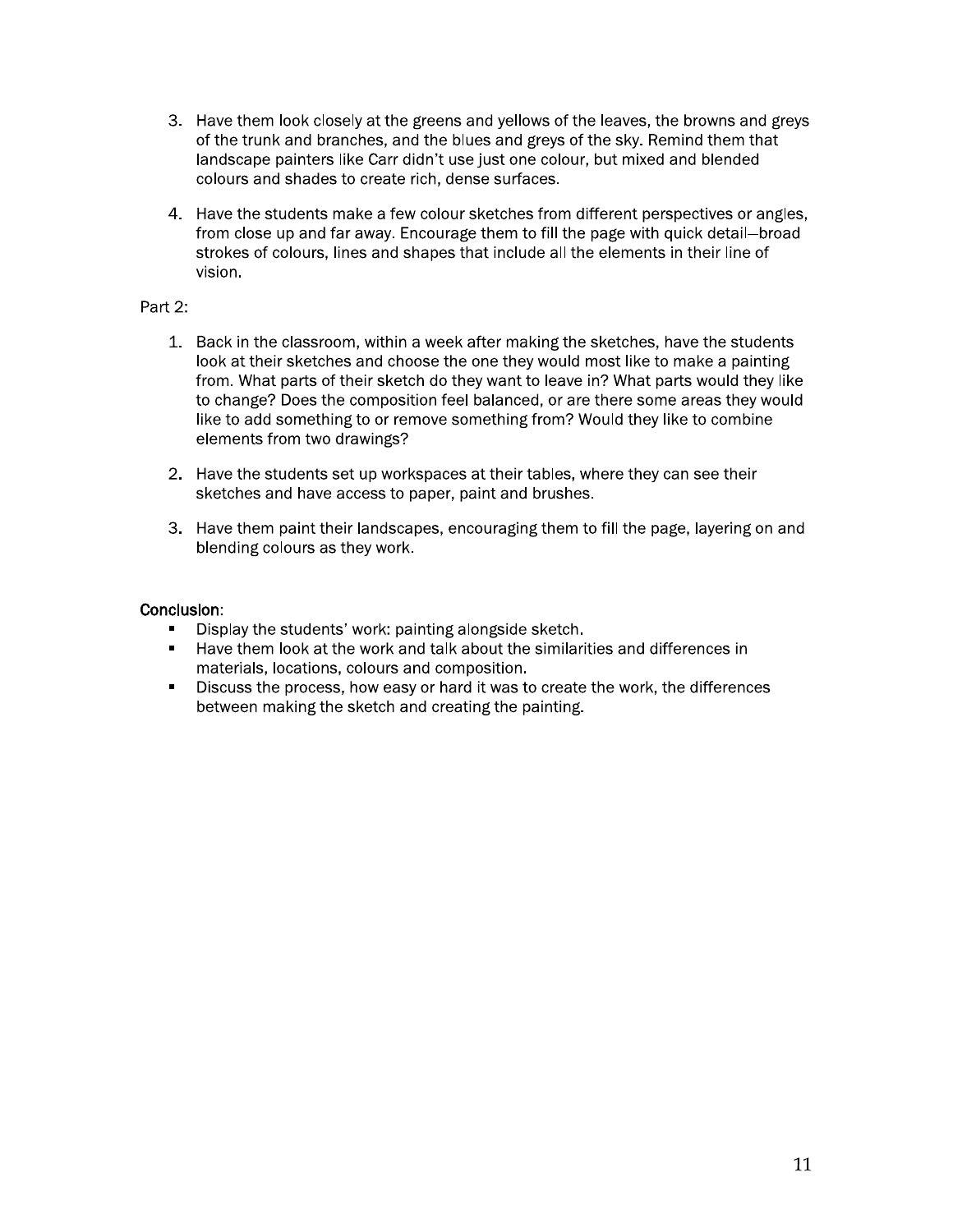### PRE- or POST-VISIT ACTIVITY: Experimenting with Digital Art

(all grades)

### Objective:

Students explore making digital art on three different websites.

### Discussion:

Wallpapers produces digital art in the form of GIFs, fractals and other computer-generated art forms. All three artists employ the use of mainstream software to create their work, much of which is readily available to the public to work and experiment with. Several websites offer applications that use similar software specifically for the purpose of making and experimenting with digital art.

### Materials:

- $\Box$  access to the internet
- $\Box$  Experimenting with Digital Art Worksheet (p. 13)
- printer (optional)

#### Process:

- 1. Discuss digital art. What is it? How is it made? Where have students seen digital art?
- 2. Give each student a copy of the Experimenting with Digital Art Worksheet (p. 13).
- 3. Have students visit the websites listed on the worksheet.
- 4. Encourage students to experiment making digital art at each site.
- 5. Have students fill out their worksheets.
- 6. If a printer is available, have each student print one of their digital artworks from their favourite website.
- 7. As a class, or in student groups, discuss the pros and cons of each website. Students can refer to their worksheets.
- 8. Display printed work in the classroom.

- Have students share their experiences working with the websites.  $\mathbf{r}$
- Did they feel like they were making art?  $\blacksquare$
- How was the process different than drawing or other art forms?
- What other forms of digital art would they like to experiment with?  $\blacksquare$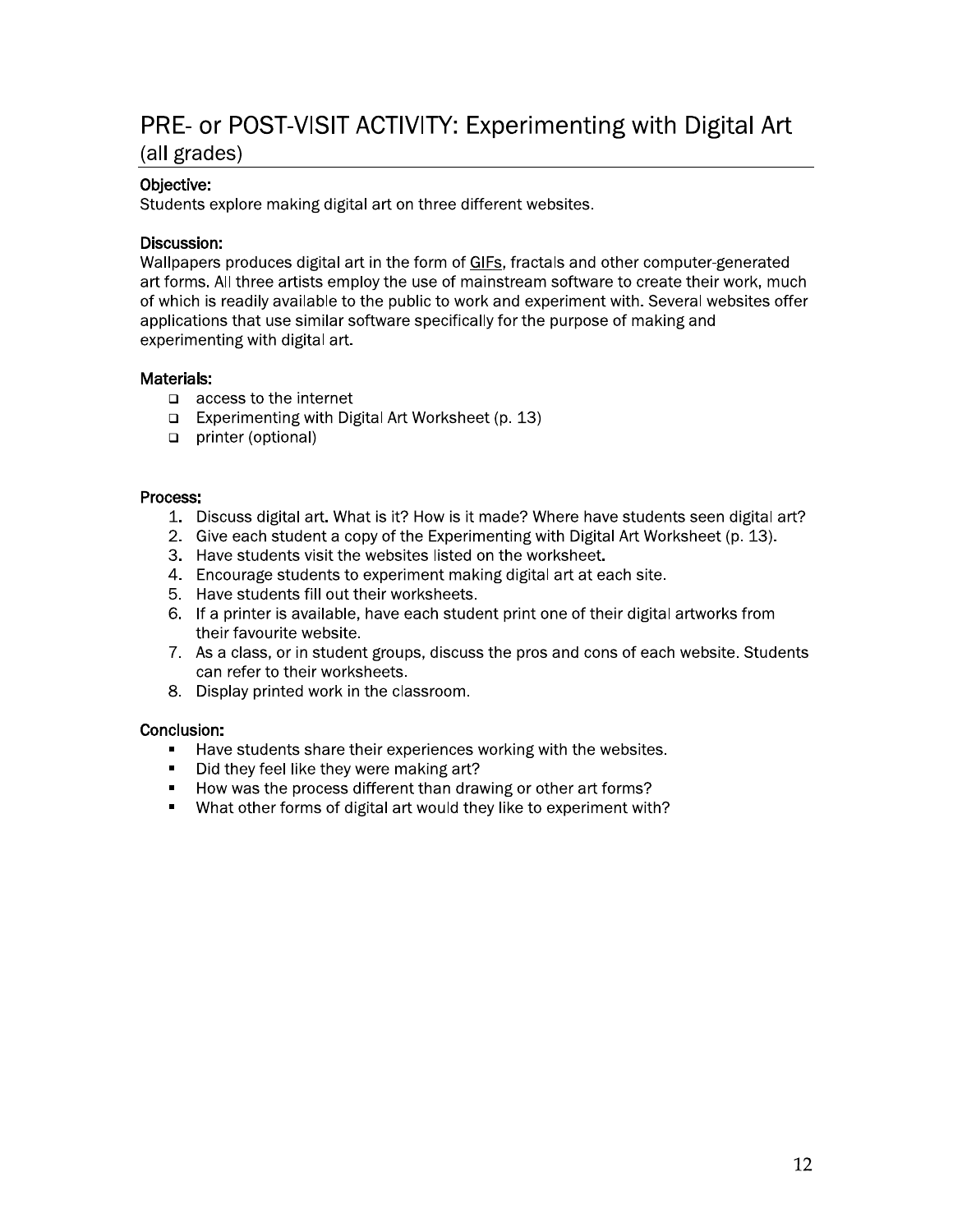### Experimenting with Digital Art Worksheet

- 1. Kaleidoscope Painter: http://permadi.com/java/spaint/spaint.html
- 2. The Scribbler: www.zefrank.com/scribbler/
- 3. Bomomo: http://bomomo.com

|             | Kaleidoscope | The Scribbler | <b>Bomomo</b> |
|-------------|--------------|---------------|---------------|
| <b>PROS</b> |              |               |               |
|             |              |               |               |
|             |              |               |               |
|             |              |               |               |
|             |              |               |               |
| CONS        |              |               |               |
|             |              |               |               |
|             |              |               |               |
|             |              |               |               |
|             |              |               |               |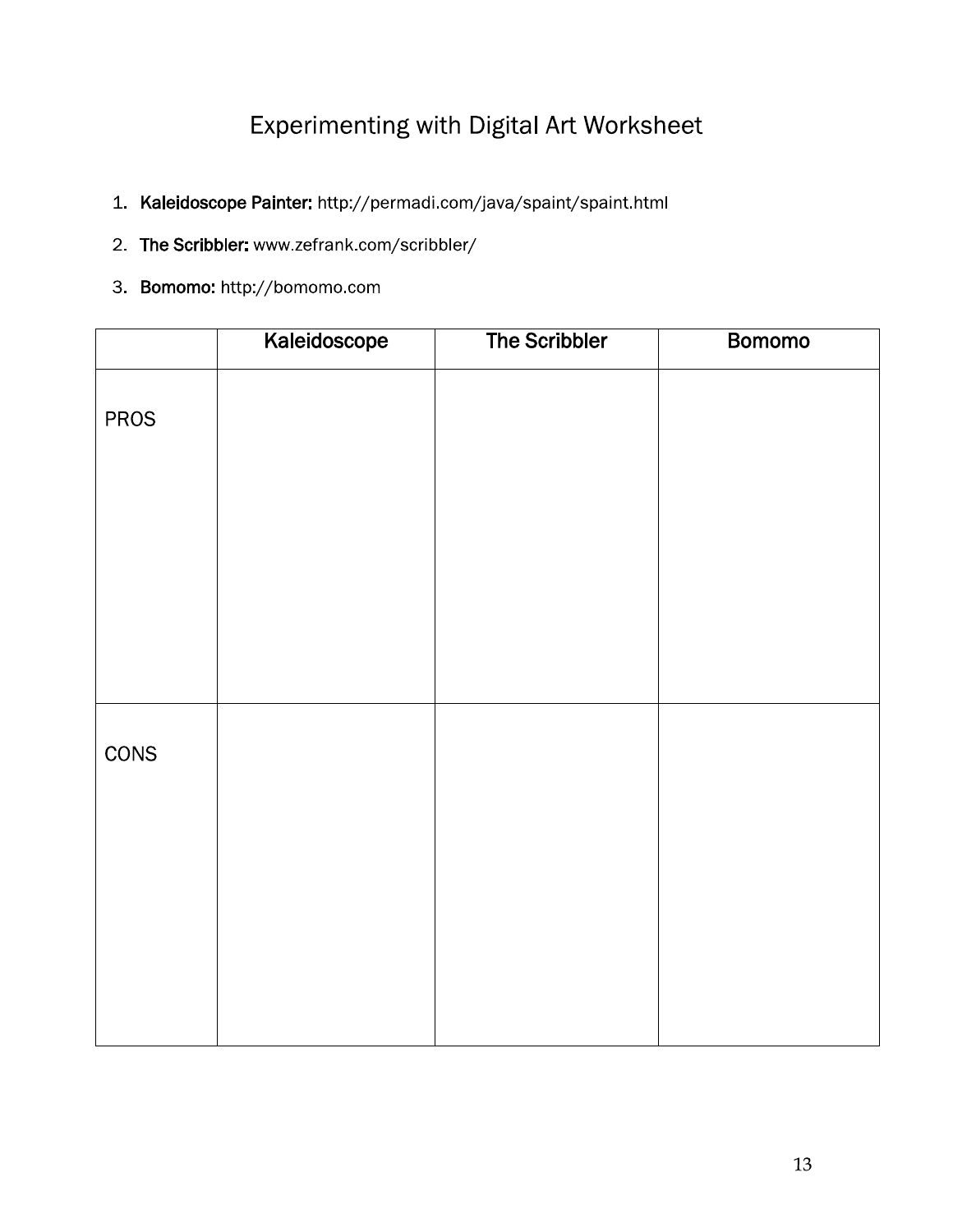### PRE- or POST-VISIT ACTIVITY: Forest Forms

(primary and intermediate grades)

### Objective:

Students create an abstract forest collage focusing on shape, form and colour.

### Discussion:

Bright colours and bold forms characterize many of Emily Carr's paintings. As she progressed as a painter, her works became increasingly abstract and simplified, particularly the trees in her paintings of BC forests. Over time, Carr began to simplify her colours as well. She did not attempt to portray her subject in a realistic manner; rather, she used the real world as inspiration for abstract, personal interpretations of her subjects.

### Materials:

- $\Box$  construction paper in a variety of colours
- $\Box$  pencils
- □ scissors
- $\Box$  glue
- $\Box$  printer
- $\Box$  access to the internet
- printed image of a landscape OR one of Emily Carr's paintings

### Process:

- 1. Discuss Carr's style of painting and her use of simple shapes, forms and colour to represent landscapes.
- 2. Have students find or print an image of a Carr painting OR an image of a Canadian landscape of their choice. If a printer is not available, have students look at some works by Carr and then use their imagination to create a forest.
- 3. Encourage students to look at the painting or printed image as if it were a combination of simple shapes. What shapes do they see?
- 4. Provide students with a selection of construction paper in a variety of colours.
- 5. Have them draw the major shapes they see onto the construction paper of their chosen colours.
- 6. Ask students to show light and shadow by using different shades of colour.
- 7. Have students glue shapes onto a background sheet of construction paper to create a bold and simplified landscape.
- 9. Display work in the classroom.

- Have students look at the work and talk about the similarities and differences in colour, shapes and compositions.
- $\blacksquare$ Discuss the process: how easy or hard it was to create the work, and the differences between creating a shape collage, a painting and a landscape.
- How do students perceive landscape and nature differently now?  $\blacksquare$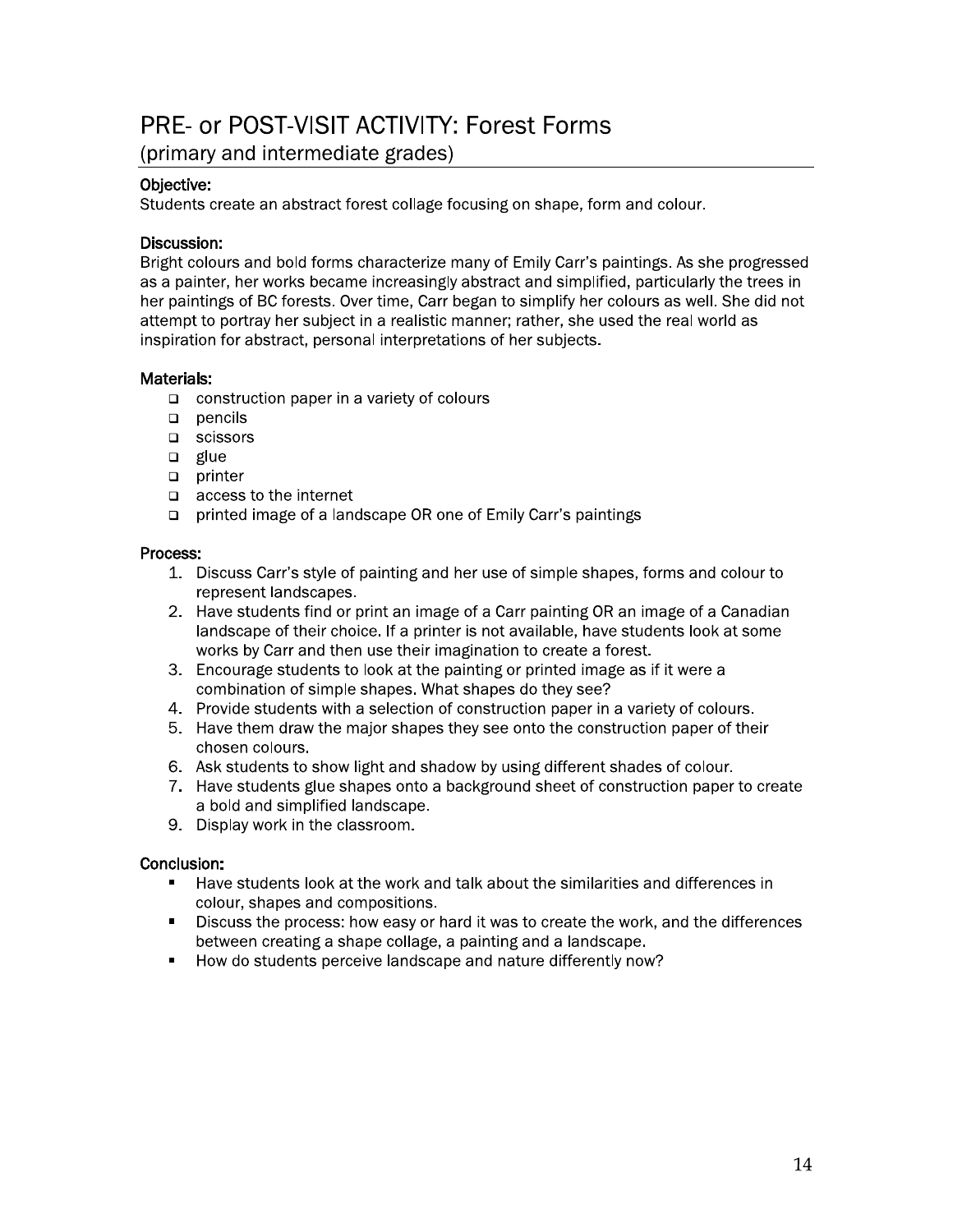### PRE- or POST-VISIT ACTIVITY: Natural Patterns

### (all grades)

### Objective:

Students look closely to find repeating patterns and shapes in nature.

### Discussion:

In her work, Sara Ludy inputs algorithms similar to patterns observed in nature to create computer-generated fractals reminiscent of clouds and vines. In her work of the first decades of the twentieth century, Emily Carr used repeated abstract shapes and patterns inspired by her experiences outdoors and her exposure to the modern art trends of the time. Although the two artists are vastly different in their mediums and interpretations, both of them explore patterns in nature and the visible regularities of form found in the natural world.

### Materials:

- $\Box$  paper, 5"x 8" or bigger (2 sheets per student)
- coloured pencils OR pastels

#### Process:

- 1. Discuss patterns found in nature. Where do we see patterns? What are some patterns we see when we look closely at a leaf? insects? the ocean?
- 2. Go outside to an area with trees, flowers, rocks and other naturally occurring things.
- 3. Ask students to find a natural object with a repeating pattern: a leaf, rock, flower petal, branch, etc.
- 4. Have students bring their items back to the classroom, and provide each student with 2 sheets of paper.
- 5. On the first sheet of paper, have each student copy the pattern of his/her object as realistically as possible, filling the whole sheet of paper.
- 6. Ask students to use coloured pencils or pastels to colour and shade their work in realistic colours.
- 7. On the second sheet of paper, have each student draw the pattern again-but this time to make it abstract by using flat blocks of colour, reducing parts to simple shapes like triangles or circles, changing colours such as making a rock green or a pinecone purple. They might play with size and scale. Again, have them fill the whole page and use the same drawing tools that they did for the realistic drawing.
- 8. Display the abstract and realistic artworks in the classroom side by side.

- Discuss the ways in which the realistic and abstract drawings relate to one another and to the original object.
- Which works draw the students' attention? Why?  $\blacksquare$
- Are the realistic or abstract drawings more interesting? Why?  $\blacksquare$
- Should artists show nature exactly as it is, or is it reasonable, or even important, for artists to use their imaginations and digital technology to portray a place or experience in an abstract way?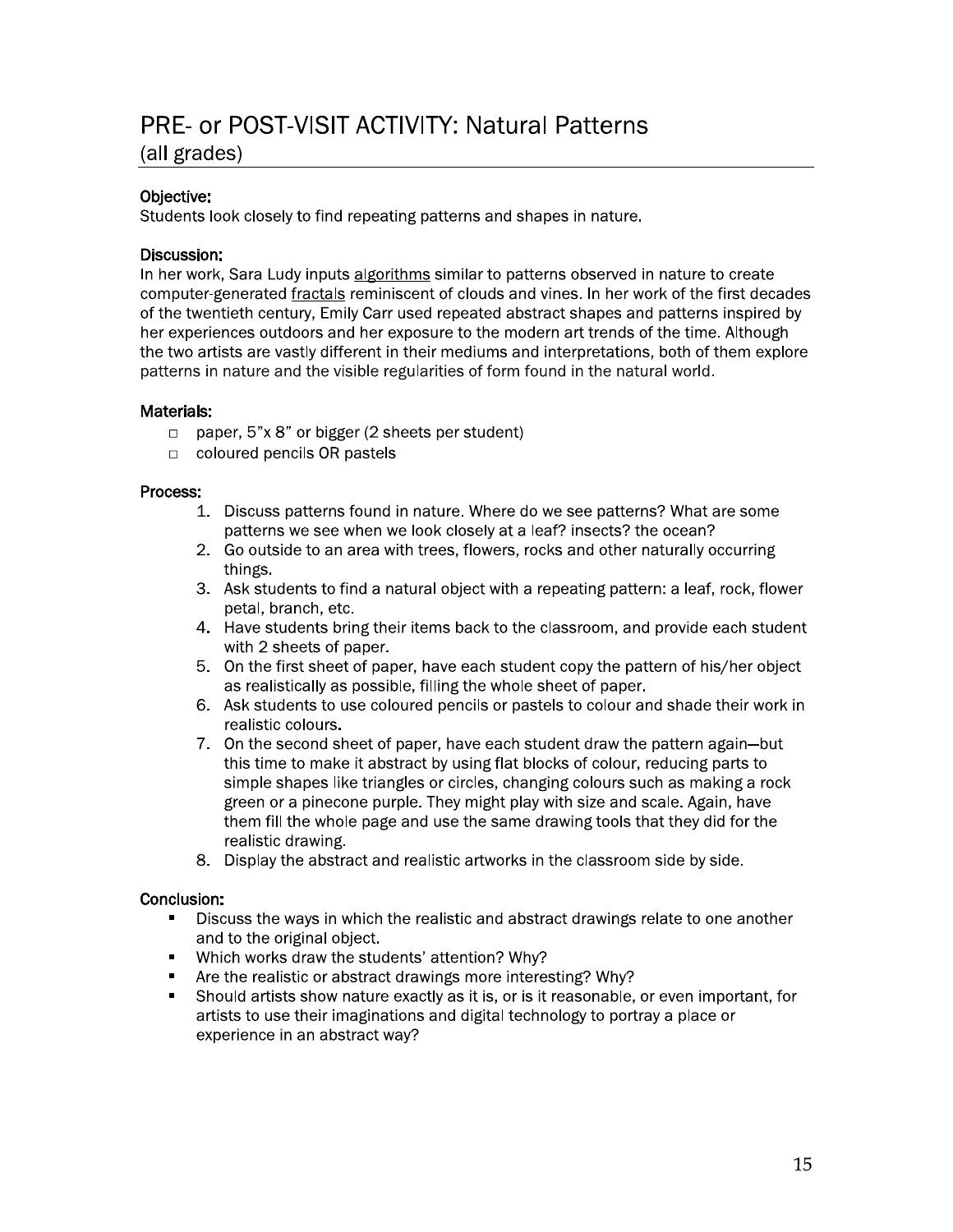abstract/abstraction: a style of art that can be thought of in two ways:

- a) the artist begins with a recognizable subject and alters, distorts, manipulates or simplifies elements of it:
- b) the artist creates purely abstract forms that are unrecognizable and have no direct reference to external reality (also called non-representational art).

algorithm: a procedure or set of rules to be followed in calculations or other problem-solving operations, especially by a computer.

contemporary: created in the last thirty years. Most contemporary artists are living artists.

**Cubism:** an early twentieth-century avant-garde art movement pioneered by Georges Braque and Pablo Picasso. In Cubist artwork, objects are analyzed, broken up and reassembled in an abstracted form-instead of depicting a subject from one viewpoint, the artist depicts it from a multitude of viewpoints to represent the subject in a greater context.

Fauvism: an art movement (whose name means "wild beasts") that originated in France at the end of the nineteenth century. Fauvists were concerned with creating fresh and spontaneous images, and used brilliant colours in an arbitrary and decorative way.

fractal art: a form of algorithmic art created by calculating fractal objects and representing the calculation results as still images, animations and media. It is a genre of computer art and digital art, new media forms. Fractals are infinitely complex, never-ending patterns that are replicated across different scales. Abstract fractals can be generated by a computer calculating a simple equation repeatedly. They are widely familiar, since nature is full of fractals: trees, rivers, coastlines, mountains, clouds, seashells, hurricanes, etc.

GIF: (Graphics Interchange Format): a bitmap image format. An animated GIF is a graphic image that moves on the screen: a twirling icon, a banner with a hand that waves, letters that magically get larger. An animated GIF can loop endlessly, or it can present one or a few sequences and then stop. Animated GIFs are frequently used in Web ad banners.

installation: art that is created from a wide range of materials and installed in a specific environment. An installation may be temporary or permanent. The term came into wide use in the 1970s.

landscape: artwork in which the subject is a view of the exterior physical world. Traditionally, landscapes have been paintings or drawings depicting natural scenes and are often concerned with light, space and setting.

Modern/Modernism: a historical period of art practice–from 1850 to 1970–during which approaches to art embraced new ideas in science, political thought and many other areas. The Modernists rejected the restrictions of past art traditions and stressed innovation over all other values.

moiré: a visually perceived pattern that forms when one set of lines or dots is superimposed on another set of lines or dots, where the sets differ in relative size, angle, or spacing. A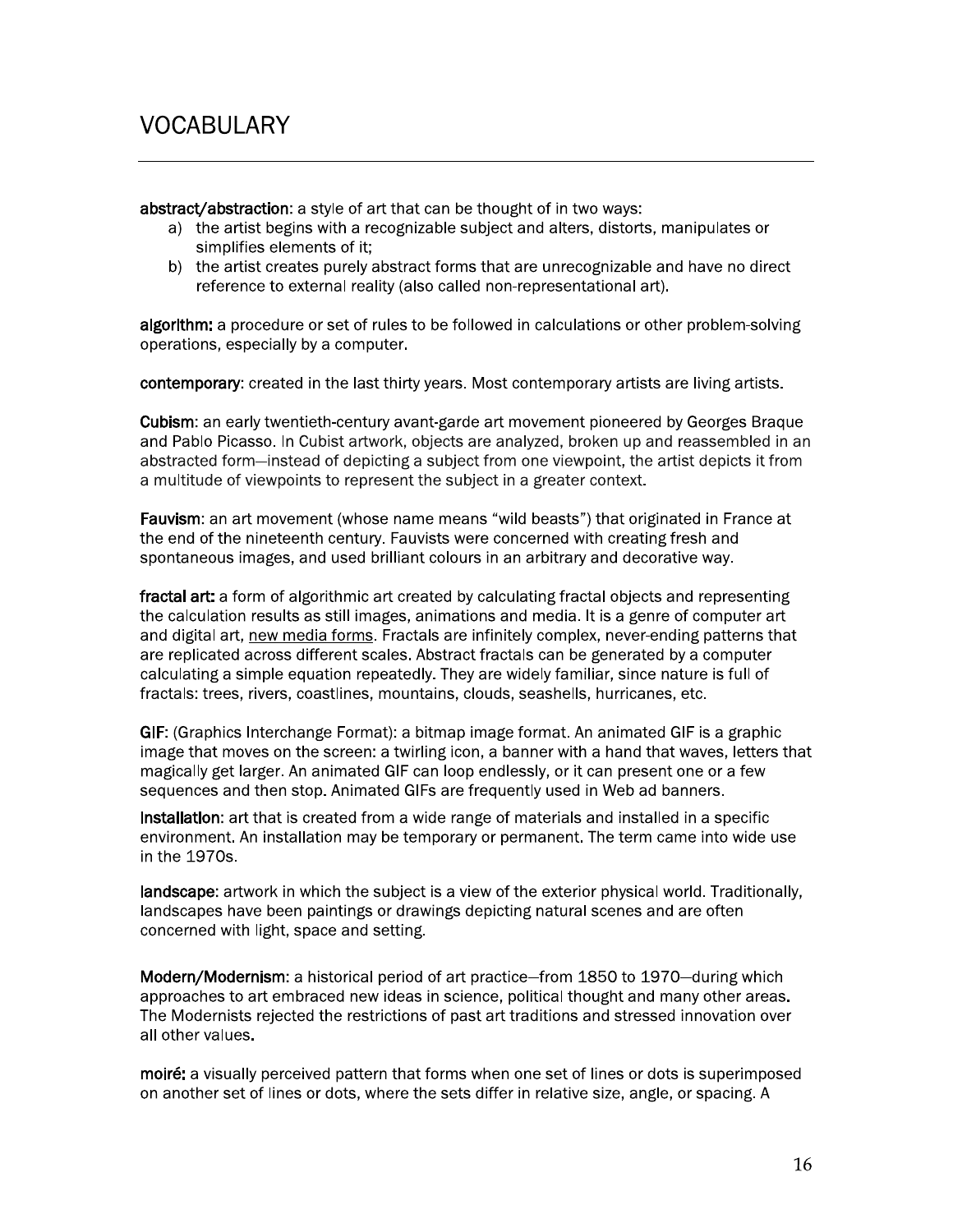moiré can be seen when looking through an ordinary window screen at another screen or background. It can also be generated by a photographic or electronic reproduction, either deliberately, by various digital imaging and computer graphics techniques, or accidentally.

new media art: a genre of art that encompasses artworks created with new media technologies, including digital art, computer graphics, computer animation, virtual art, internet art, interactive art, video games, computer robotics, 3D printing and art as biotechnology.

salon style: a style that came about in France in the seventeenth century, when art graduates held public exhibitions. Clusters of paintings are hung close to each other on walls, often from floor to ceiling, in multiple rows.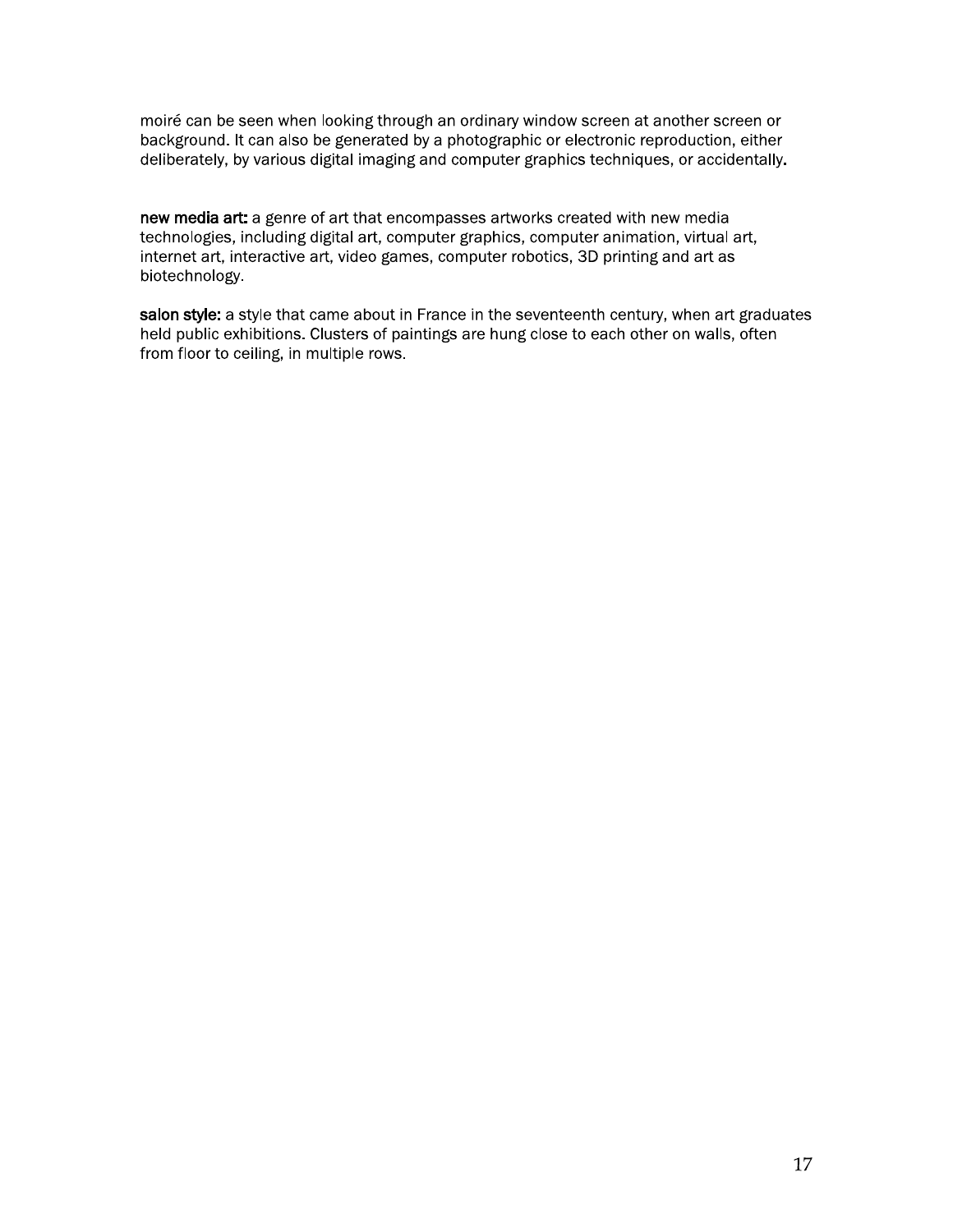### **RESOURCES**

### Print:

Bennett, Bryan, and Constance P. Hall. Discovering Canadian Art: Learning the Language. Toronto: Prentice-Hall Canada, 1984.

Carr, Emily; introduction by Robin Laurence. Beloved Land: The World of Emily Carr. Vancouver: Douglas & McIntyre, 1996.

Hill, Charles C., et al. Emily Carr: New Perspectives on a Canadian Icon. Vancouver: Douglas & McIntyre/National Gallery of Canada/Vancouver Art Gallery, 2006.

Rhodes, Richard. A First Book of Canadian Art. Toronto: Owl Books, 2001.

Thom, Ian, Art BC: Masterworks from British Columbia. Vancouver: Vancouver Art Gallery/Douglas & McIntyre, 2000.

### Online:

www.artcyclopedia.com www.wikipedia.com www.digitalartforall.com www.thebookchook.com http://w-a-l-l-p-a-p-e-r-s.net